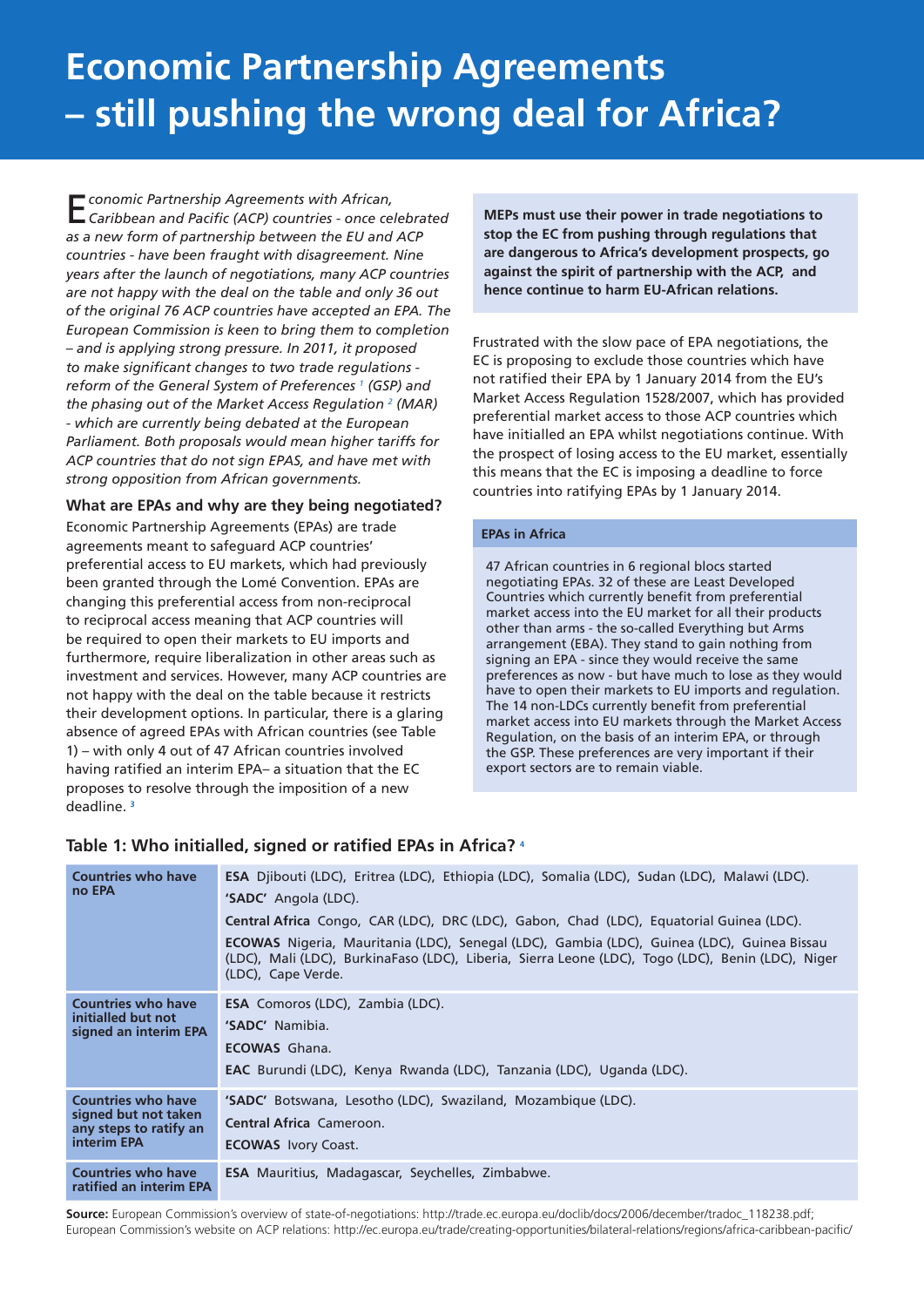# **Why are negotiations taking so long in Africa?**

Representatives of African countries have repeatedly stated that the current deal on the table is not in their development interest.

*"We are concerned that the outstanding issues, if not resolved and if included in the EPA framework, will bind the EAC to poor trading terms," Dr James Ndahiro, Rwanda's representative to the East African Legislative Assembly.*

**Why these concerns?** Because EPAs do not address the fundamental challenges countries in Africa are facing. Most countries face high unemployment linked to weak productive capacity, are vulnerable to external shocks because of very limited diversification, and face food insecurity because of lack of investment in agricultural production and infrastructure. As the former president of Tanzania Benjamin W. Mkapa points out "We cannot continue to export a narrow range of [largely primary] products and import a broad range of finished goods on our way to development. The hard work of industrialization and food production must be done". **<sup>5</sup>**

The EC seems more concerned with trying to make Africa adhere to its trade policy than addressing the development concerns of their trading partners, who are being pushed to agree to EPAs by fear of losing market access rather than by the prospect of improving their economic future. Unless the EC listens to the alternative proposals made by African countries, the underlying conflict between EC and African perspectives on the best trade and industrial strategies for Africa's development will continue to blight EU-African relations.

*"Despite…the reported public protests in 20 countries against the raw deal, it seems all but certain to be rammed through. In private whisperings, not many* 

#### *Africans or policymakers are happy with the deal but there is a certain sense of helplessness," Professor*

*Chukwuma Soludo, former governor of the Central Bank of Nigeria.*

# **What are the contentious issues in EPAs?**

#### **Regional integration**

Economic integration with the EU comes at the expense of real progress towards regional integration in Africa.

Countries in Africa are in the process of consolidating regional custom unions with the aim to boost intraregional trade. Regional markets are key to increasing productive capacity and stimulating infrastructure development. Unfortunately, the EPA process has been slowing down progress towards regional integration by:

- fostering tensions between LDCs (which already receive non-reciprocal market access to the EU market on Everything But Arms and hence do not stand to gain from signing an EPA) and non-LDCs (which stand to lose preferential market access if they don't sign an EPA).
- imposing different market access arrangements (see Table 2) on countries in the same region, meaning that consolidating their customs union is impossible while they are faced with controlling their borders for EU imports/exports .

*"Our advantage is regional integration. Can EPA help us to integrate our markets? If anything it will stall us. I don't think EPA is a priority for Africa," Onkundi Mwencha, Deputy Chairperson of the African Union (AU) Commission.*

The EU is yet to address the obvious contradictions between the explicit EPA objective to foster regional integration and the reality of undermining regional customs unions.

|              | <b>EAC</b>                                                      | <b>SADC</b>                                                                  | <b>ESA</b>                                                                                                            | <b>Central Africa</b>                                                                            | <b>ECOWAS</b>                                                                                                                                               |
|--------------|-----------------------------------------------------------------|------------------------------------------------------------------------------|-----------------------------------------------------------------------------------------------------------------------|--------------------------------------------------------------------------------------------------|-------------------------------------------------------------------------------------------------------------------------------------------------------------|
| Same         | Burundi (EBA)<br>Rwanda (EBA)<br>Tanzania (EBA)<br>Uganda (EBA) | Lesotho (EBA)<br>Mozambique (EBA)<br>Angola (EBA)                            | Djibouti (EBA)<br>Eritrea (EBA)<br>Ethiopia (EBA)<br>Somalia (EBA)<br>Sudan (EBA)<br>Malawi (EBA)                     | Chad (EBA)<br>CAR (EBA)<br>DRC (EBA)<br>São Tomé (EBA)<br>Equatorial Guinea (EBA)<br>Congo (GSP) | Benin, Burkina Faso,<br>Gambia, Guinea,<br>Guinea-Bissau, Liberia,<br>Mali, Mauritania, Niger,<br>Senegal, Sierra Leone,<br>Togo (all EBA)<br>Nigeria (GSP) |
| <b>Worse</b> | Kenya (MAR $\rightarrow$ GSP)                                   | Swaziland (MAR→GSP)<br>Botswana (MAR→MFN)<br>Namibia (MAR $\rightarrow$ MFN) |                                                                                                                       | Cameroon (MAR→GSP)<br>Gabon (GSP→MFN)                                                            | Ghana (MAR $\rightarrow$ GSP)<br>Ivory Coast (MAR→GSP)<br>Cape Verde (EBA→GSP)                                                                              |
| Change       |                                                                 |                                                                              | Mauritius (MAR $\rightarrow$ EPA)<br>Madagascar (MAR $\rightarrow$ EPA)<br>Seychelles (MAR→EPA)<br>Zimbabwe (MAR→EPA) |                                                                                                  |                                                                                                                                                             |

# **Table 2: African EPA regions and their current and "**➞**" future market access arrangements if no further EPAS are ratified**

**Source:** http://ec.europa.eu/trade/: based on current EPA status and the new EC proposal on GSP and MAR 1528

# **EPAs – still pushing the wrong deal for Africa?**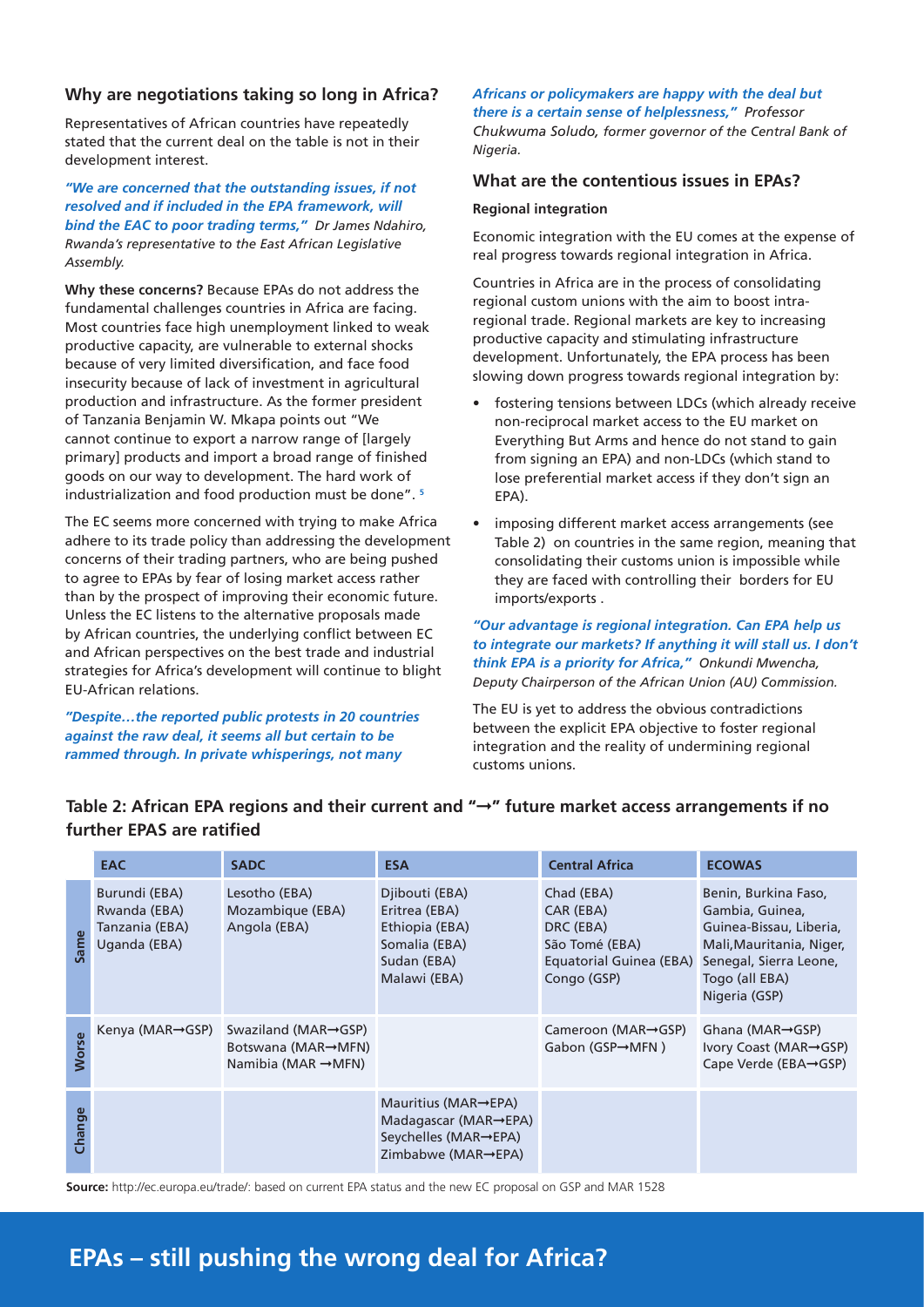**GSP** - General System of Preferences grants preferential market access to all developing countries on a restricted number of products at preferential tariff rates. According to a new EC proposal, more than half of its current beneficiaries be excluded from the scheme.

**EBA** - Everything but Arms is part of the GSP and grants duty free quota free access on everything but arms to Least Developed Countries (LDCs).

**MFN** – Most Favoured Nations tariff is the highest tariff on a good which the EU would be allowed to apply under the WTO rules, meaning same or worse treatment than developed countries.

**MAR** – Market Access Regulation 1528 grants duty free quota free access to EU markets to those countries which have initialled an interim EPA. According to a new EC proposal, this will no longer be available to countries which have not ratified an EPA.

#### **Industrial development: African regions insist that the level of liberalisation the EU is asking for is too high**

The EC is insisting on 80% of liberalisation of the goods market in African EPA countries. They present this as a fair and development-friendly asymmetrical liberalisation, since the EU will liberalise more. However, the devil is as always in the detail. The liberalised categories could be important sectors in which countries could build their own productive capacity to supply domestic and regional markets; instead, the EPA would mean that regional markets for those sectors are exposed to direct unfettered competition with EU goods. This is exacerbated by the EC's reluctance to allow adequate infant industry safeguards and its insistence on restricting the use of export taxes and export restrictions.

As a result, countries run the risk of remaining commodity exporters with limited employment benefits and generating little revenue, instead of moving up the value chain and diversifying their economies.

#### **Foreign investment, services and public procurement: the EC is insisting on going beyond WTO commitments**

In addition to liberalisation of trade in goods, the EC is trying to liberalise investment and services as part of the EPAs. This is to go beyond current WTO commitments. Not all of these issues are included in the current level of negotiations for 'interim' EPAs; however in ratifying 'interim' EPAs, ACP countries commit themselves to negotiate these so that they form part of the 'comprehensive' EPAs in the future. In regions where there is disagreement about including such issues, the EC is negotiating with individual countries. By so doing, the EC is again weakening regional integration while negotiating terms with countries that often do not have the regulatory framework to deal with liberalisation in these sectors.

# **Is the EC twisting arms to get a deal done?**

After nine long years of negotiations, the European Commission seems to be resorting to duress to ensure that Economic Partnership Agreements (EPAs) are completed by 2014.

The EC proposes to withdraw preferential market access from 15 African countries which have not started to ratify their EPAs by 1 January 2014. Accordingly, imports from these 15 African countries will no longer enter the EU through duty-free quota free access. Instead, the 15 will either fall back to GSP if they are eligible, or compete for access to EU markets facing the same (MFN) tariffs as high income countries. Given the importance of the EU market to African nations and the vulnerability of many ACP economies, withdrawing preferential market access seems to be a last attempt to force them to sign EPAs. ACP Ministers strongly reject this new deadline.

## **Is GSP a genuine alternative to EPAs?**

The EC has recently proposed changes to the EU's General System of Preferences which would see over 80 developing countries being removed from it. Under this proposal, Namibia, Botswana, Gabon and Mauritius would no longer be able to fall back onto GSP, because they are classified as Upper Middle Income Countries. For those ACP countries which will still benefit from GSP, the problem is that GSP either doesn't cover their most important exports or introduces higher tariffs. For example, GSP does not include sugar; Swaziland's sugar industry, representing 96% of their total exports to the EU and contributing 12% to 20% of their GDP, is therefore at risk as they face paying €339 in duties on an average market price of about €567 per tonne of sugar. Swaziland is now under enormous pressure to sign an EPA - as is Kenya with its flower sector facing a 16% increase in duties. **<sup>6</sup>**

The new GSP proposal is a major departure from its function as a development tool, because it will use only an income criterion to determine eligibility. Some of the countries now excluded, such as Namibia, may have reasonable average incomes, but nevertheless also have high inequality and widespread poverty. Regrettably, so far the EC reform proposal has seen hardly any resistance by MEPs to ensure that the GSP is strengthened as a development tool, rather than watered down.

# **What future for African trade?**

As a result of the pressure by this new deadline, some African and Pacific countries, deciding that market access is too costly to lose, will feel compelled to sign EPAs even though they contain many unresolved issues and have questionable consequences for development. Others will take the risk of losing access with worrying consequences for many export sectors and their workers. While the EC's strategy might pay off in securing some EPAs, they will still be deals which are perceived to benefit the EU much more than ACP countries, harming EU-Africa relations. This will also create havoc for future regional integration as African countries facing different market access arrangements (GSP, EBA, MFN, EPA) will find it almost impossible to consolidate a customs union to stimulate regional trade.